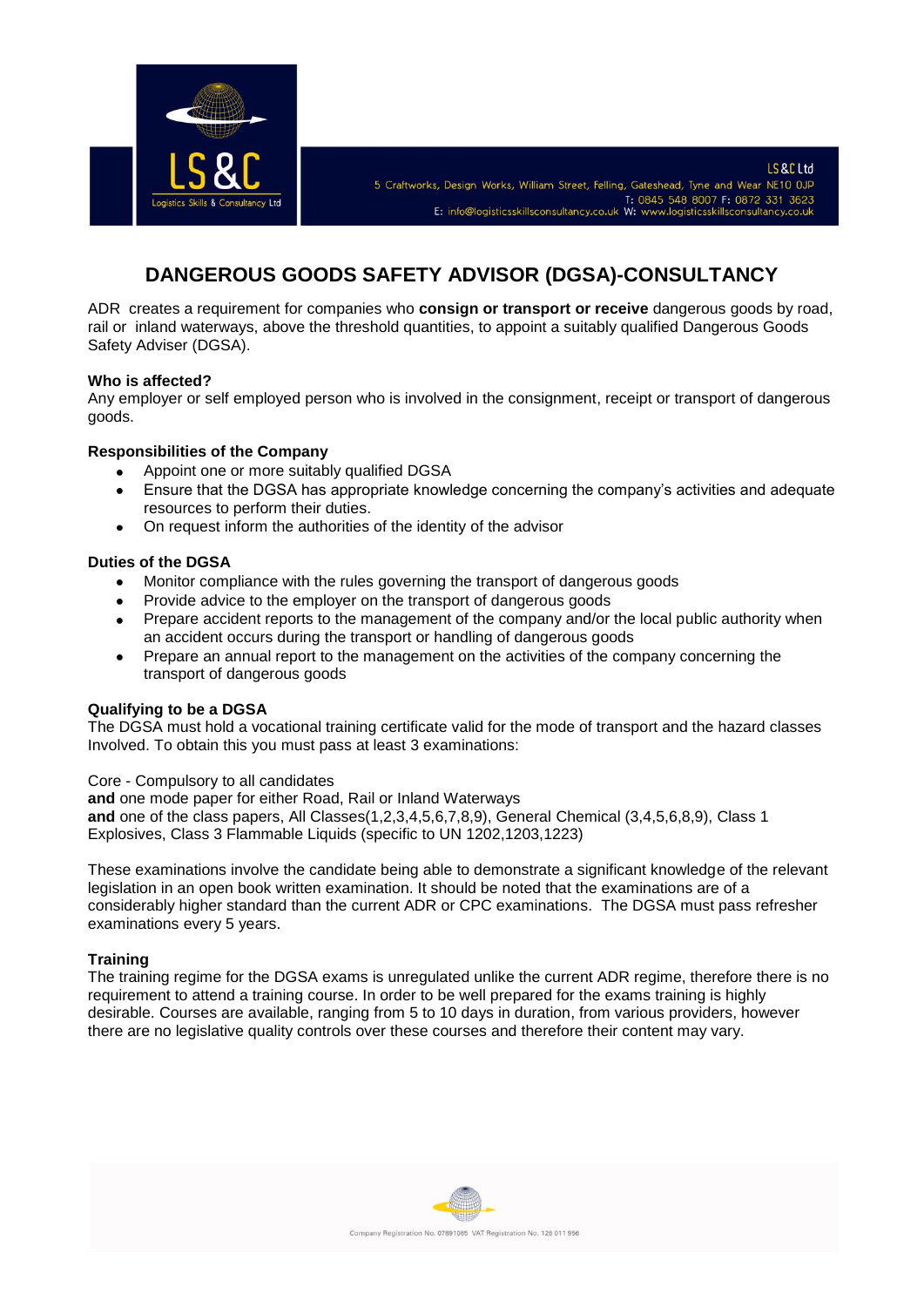

## **What Will it Cost to Have a DGSA?**

- Examination fees for 3 exams £170  $\bullet$
- Examination Materials, typically £140  $\bullet$
- Training Course-£700-£2,500
- Wages for attending training course
- Wages and time in performing the duties of the DGSA
- Refresher training and examinations every 5 years
- There is the possibility of failing the exam or the DGSA leaving the company

# **The Alternative**

You can nominate one of LS&C's team of experts as your DGSA

# **The advantages:**

- Ongoing access to a DGSA  $\bullet$
- No problems with holidays, sicknesses or staff turnover
- No need to pass the exams
- No necessity to buy and update the reference books
- Set costs spread over the years
- Additional payments on usage basis

Access to LS&C's existing range of training provision.